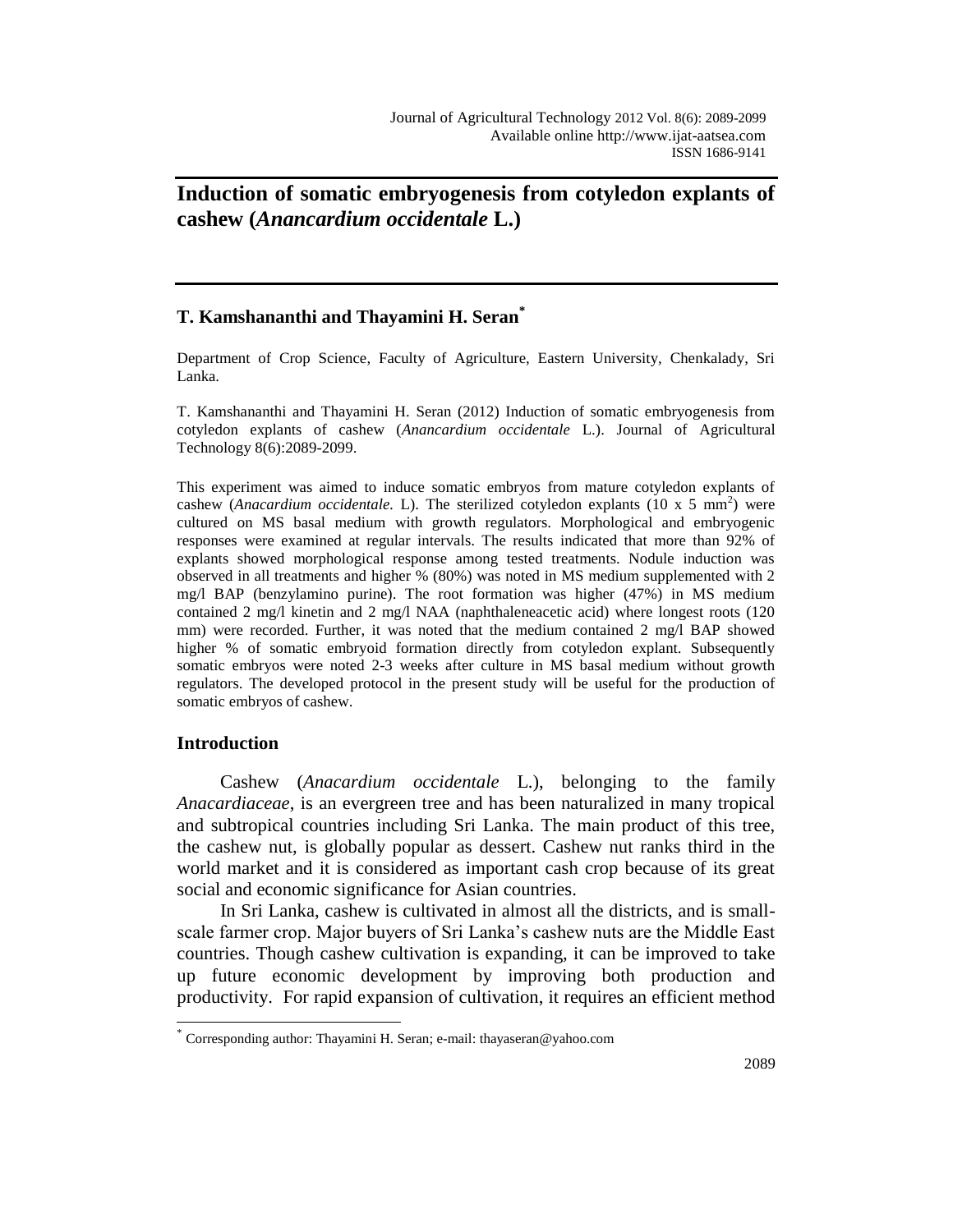to produce uniform planting materials of improved varieties in a large scale. Vegetative propagation is being increasingly used for clonal multiplication and conventional vegetative propagation methods are not powerful enough to produce planting materials in a large scale (Wickramasinghe, 2002). The increasing demand for cashew nut in the international market has generated a strong potential for its export and this has resulted in the commencement of research and breeding programmes, leading to release of high yielding elite varieties for commercial exploitation (Gogte and Nadgauda, 2000).

Development and improvement of cashew cultivation in the Eastern region of Sri Lanka is very much realized after the recent Tsunami disaster, which destroy about 1441 acres of cashew plantation (Anon, 2007). However, the cashew production in Sri Lanka continues to be limited by low and variable nut yield, nut quality and susceptibility to pests and diseases. These drawbacks can be overcome by using genetically improved varieties *via* breeding programme. Since it is highly cross pollinated, woody and perennial in nature, the progress made in improvement of this crop is slow therefore there is a need to attempt circumventing these adverse factors through *in vitro* culture (Aliyu and Awopetu, 2005). The application of *in vitro* technologies has been employed for large varieties of trees, mostly temperate species (Kannan and Jasral, 1996). *In vitro* culture in cashew could offer an efficient, rapid and possibly a cost-effective system which could be used particularly for multiplying large numbers of plantlets of elite cashew genotypes for breeding and production purposes (Kenbo and Houng, 1999) and tissue culture technique of cashew through micropropagation and somatic embryogenesis has been attempted in the past. Das *et al*. (1996) however, reported that even though crops closely related to cashew have been propagated *in vitro*, satisfactory results have not been achieved for cashew. Mantel *et al*. (1997) also remarked that cashew is strongly recalcitrant to *in vitro* culture techniques and only limited success has been achieved. In efforts to develop a micropropagation protocol for cashew, a complete regeneration system has been obtained through organogenesis (Philip, 1984; Lievens *et al*., 1989; Falcone and Leva, 1990; Hedge *et al.,* 1991; D'Silva and D'Souza, 1992; Das *et al*., 1996; Thimmappaiah and Samuel, 1999).

Somatic embryogenesis as a tool for *in vitro* propagation and genetic improvement could play a more significant role in the production of cashew and the recent biotechnological advances like gene cloning and gene transfer offer great promise for rapid improvement of genotypes with desirable traits and integrate with the technique of somatic embryogenesis (Akula and Akula, 2005). Although considerable research focus and efforts have demonstrated the potential for Somatic embryogenesis propagation of a large variety of plant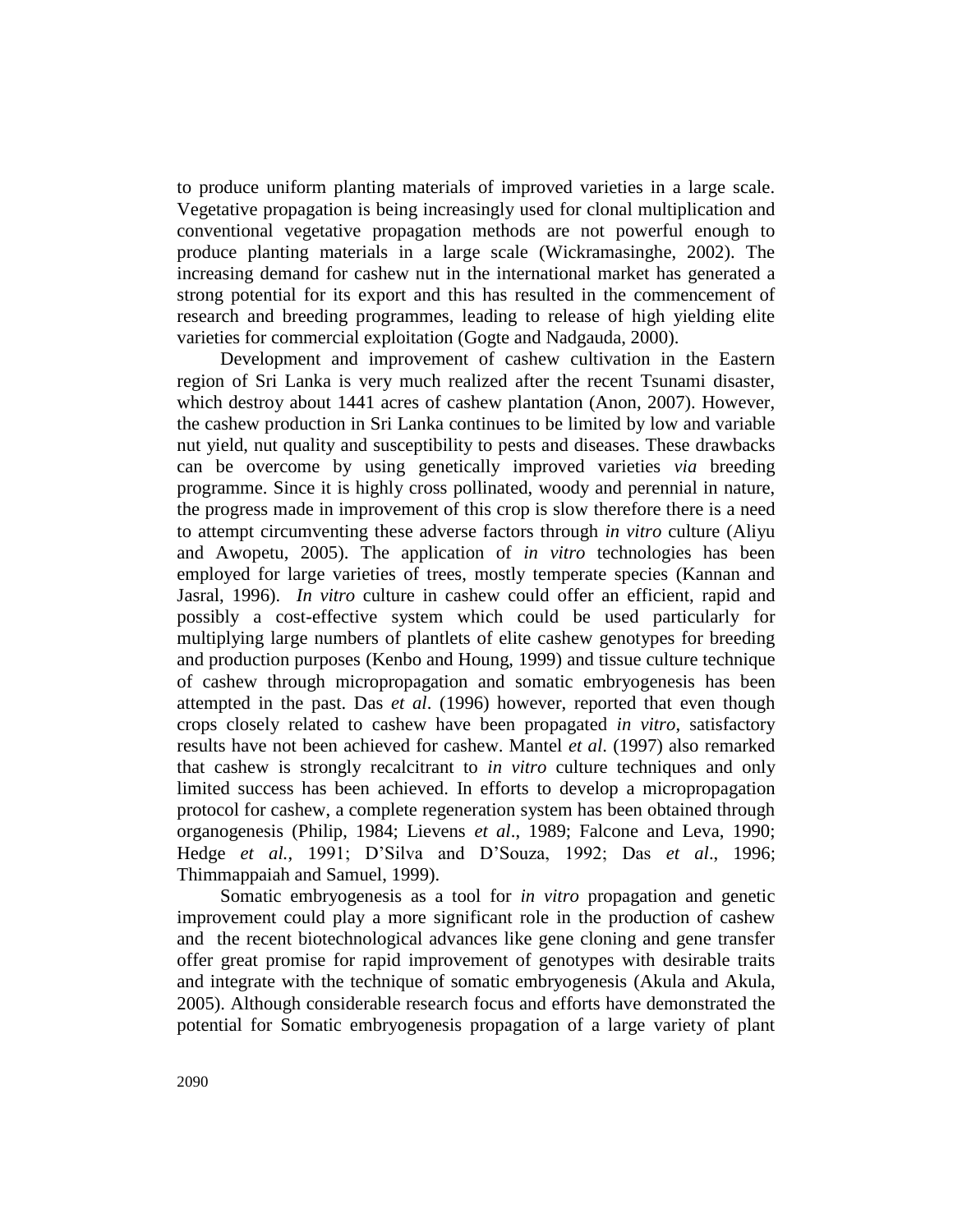species, success has been achieved only at the research scale (Aitken-Christie *et al*., 1995). Direct somatic embryogenesis from mature and immature cotyledon sections and from callus culture derived from nucellar tissue of cashew nut, has been reported (Hegde *et al*., 1991, 1994; Gogte and Nadgauda, 2000). *In vitro* culture techniques can provide adequate clonal planting materials however there are very few reports for the somatic embryogenesis from the cotyledon explants. Therefore, this experiment was done to select the most suitable medium for the induction of somatic embryos from cotyledon explants of cashew.

### **Materials and methods**

### *Explant source*

Mature cashew seeds of Trinidad variety were collected from Hardy estate, Kiran Plantation of Cashew Corporation of Sri Lanka, from open pollinated field grown trees of 39 years old and then cotyledons were separated carefully from seeds with sterile knife. Subsequently embryos were removed from cotyledons before being used in this experiment.

### *Sterilization of cotyledons*

The collected cotyledons were washed under running tap water and then they were dipped in 70% of ethanol for 1 min and subsequent immersed in Clorox (30%) for 30 min with 2-3 drops of Tween 20. Thereafter, the cotyledons were rinsed thoroughly 5 times in sterilized distilled water until free from clorox residue under aseptic condition.

### *Induction media*

Full strength of MS (Murashige and Skoog, 1962) salt media supplemented with vitamins, sucrose (3%), agar (0.8%) and various combinations of cytokinins and auxin (Table 1) were used for the induction of somatic embryos from cotyledon explants. The pH of each medium was adjusted to 5.8. Thereafter, 10 ml of each medium was poured into every culture bottle, and covered by plastic lid and labelled properly to avoid misuse and confusion of the media. Culture bottles containing media were autoclaved at  $121^{\circ}$ C for 20 min at 15 psi, then, culture bottles were kept stationary and cooled. After four days, culture bottles were used for inoculation of cotyledon explants.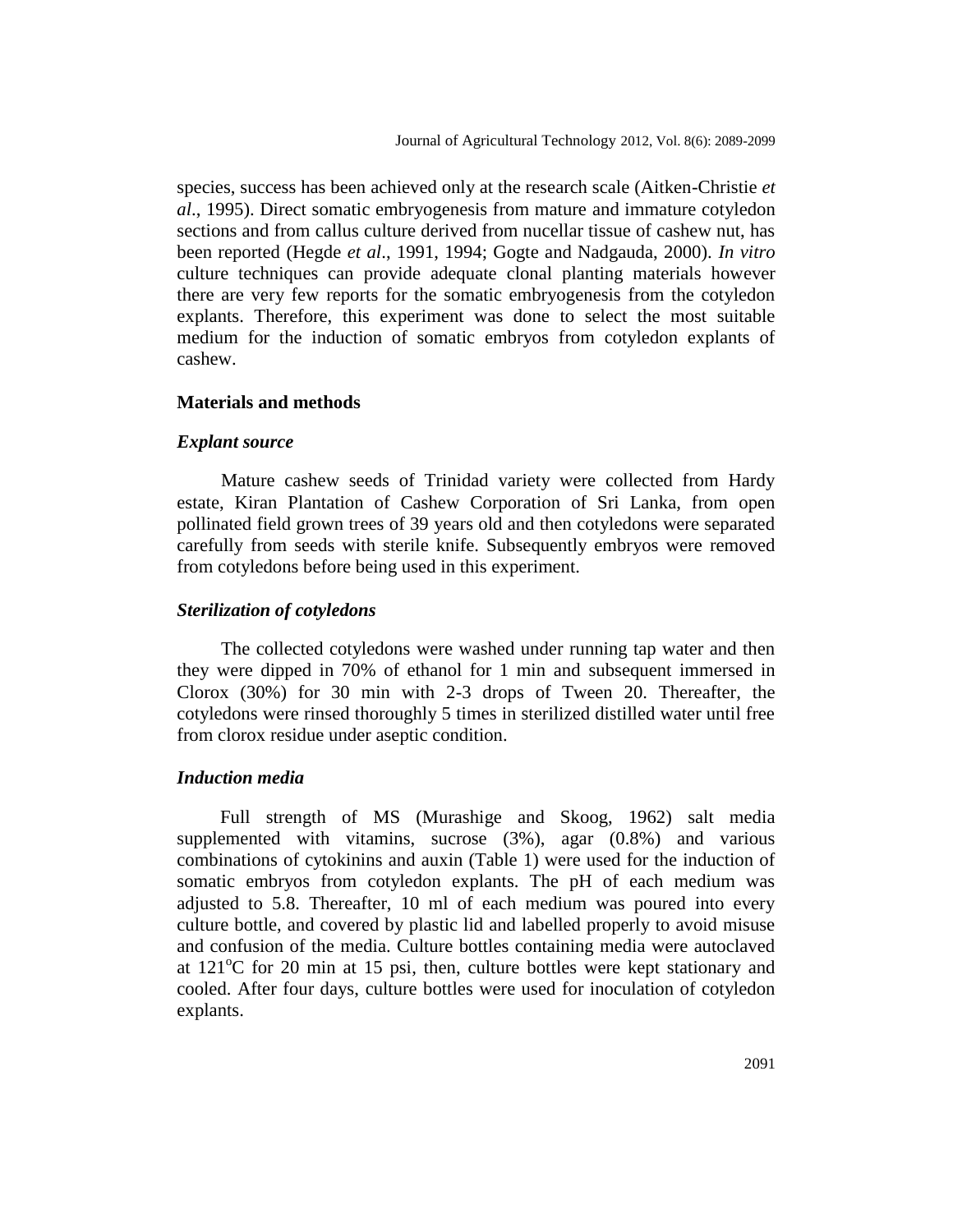**Table 1.** Media used for induction of somatic embryos in this experiment

| <b>Treatments</b> | <b>Composition of media</b>        |
|-------------------|------------------------------------|
| $*MS_1$           | $MS + 2$ mg/l kinetin + 2 mg/l NAA |
| MS <sub>2</sub>   | $MS + 2$ mg/l kinetin + 1 mg/l NAA |
| MS <sub>3</sub>   | $MS + 2$ mg/l $BAP + 1$ mg/l NAA   |
| MS <sub>4</sub>   | $MS + 2$ mg/l $BAP + 0$ mg/l NAA   |
| MS <sub>5</sub>   | $MS + 2$ mg/l kinetin+ 0 mg/l NAA  |

MS- Murashige and Skoog (1962).

Control treatment (Jha and Das, 2004).

#### *Inoculation of explants*

Sterilized cotyledon segments (10 mm long, 5 mm width) were excised aseptically under laminar hood and cultured on MS basal media containing 2 mg/l kinetin or 2 mg/l BAP in combination with 1 mg/l or 2 mg/l or without NAA. Five explants were cultured in each bottle having capacity of 125 ml. Each treatment had three replicates each having 20 explants. This experiment was repeated twice.

# *Culture incubation*

After inoculation of explants, the culture bottles were incubated separately in photoperiod of 16 hrs light and 8 hrs dark, and temperature of  $25\pm2\degree$ C under aseptic conditions. Observation was done every week. After 4 weeks of culture, after removing the root organ, the cotyledon explants in different media were separately transferred to MS basal medium without growth regulators for the production of somatic embryos.

### *Statistical Analysis*

Data were analysed using the SAS software. The percentage data were first subjected to Arcsine or Square root transformation and then analysed in analysis of variance. The significant difference between means was estimated using Duncan's Multiple Range Test at 5% significant level.

### **Results and discussion**

### *In vitro response*

Morphological responses such as swelling of explants, crack formations etc. were observed within one week of culture (Plate 1) and above 92% of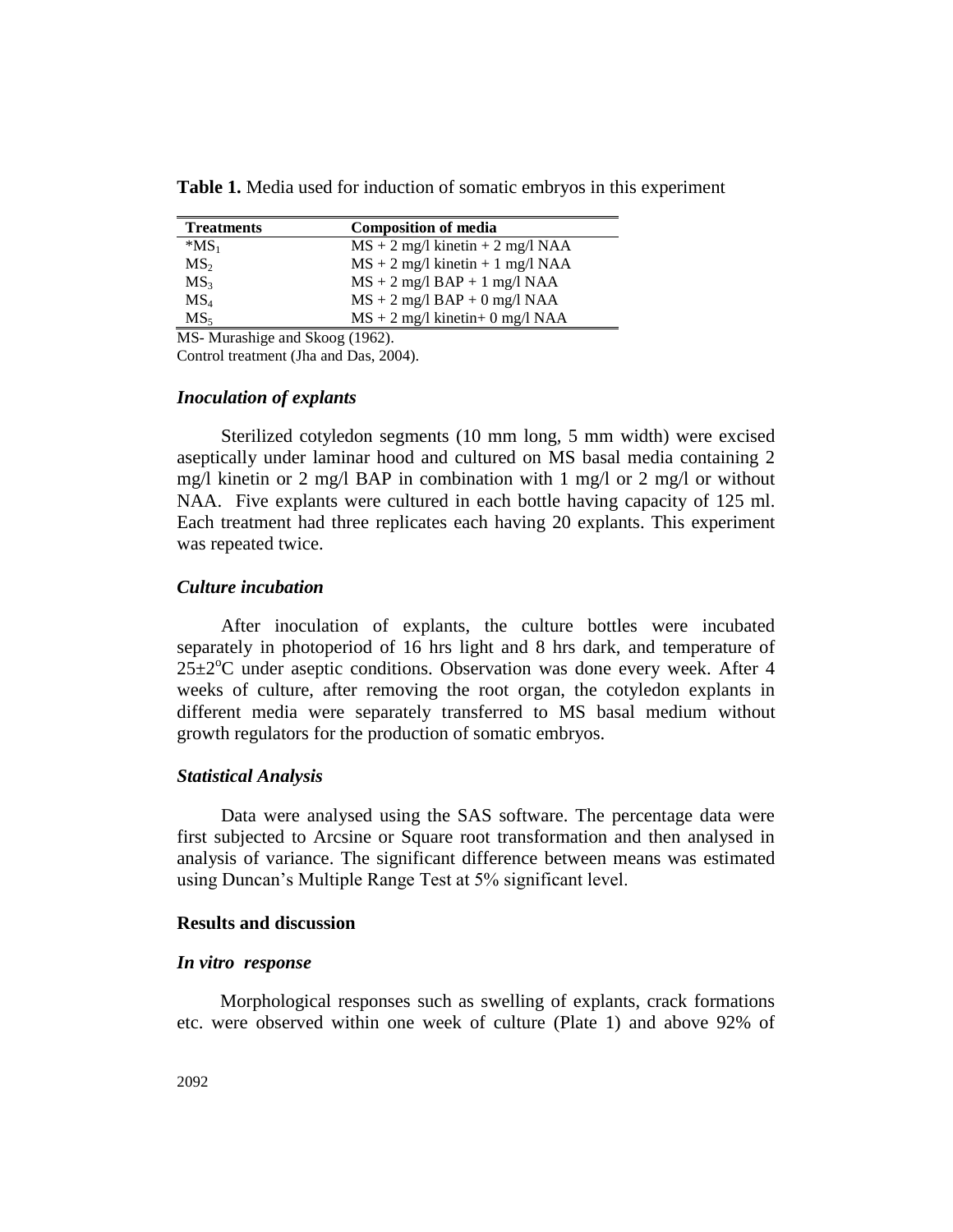explants showed morphological response in all treatments. At first week of culture, explants turned to brownish green and root formations were noted in explants within two weeks. The size of the explant increased two third folds after three weeks of culture. It may be possibly due to active cell division and expansion of explant. After 3-4 weeks in culture, nodular structures and small globular structures were conspicuous on the excised cotyledons. The explants cultured in medium where NAA used as the auxin were dark in colour and hard in texture than explants cultured alone with BAP.

## *Nodule formation*

Among tested combinations, nodules induced in all treatments but all explants did not exhibited embryogenic response within 4 weeks of culture. Higher % (80%) of nodule formation was observed in MS medium contained 2  $mg/l$  BAP (Table 2) and  $MS<sub>4</sub>$  was not significantly differed from other treatments except  $MS_1$ . More nodules were formed at the cut end of the cotyledon explant. Not all the nodules become embryogenic. Seran *et al*. (2006) described that, nodules obtained surface of leaves did not show embryogenic potential when they were maintained in  $\frac{1}{2}$  MS medium supplemented with 0.2 mg/l NAA and 2 mg/l BAP. In this study, nodules in cultures were smaller in size and were of various sizes. Formation of such nodular structures is reported in somatic embryogenesis of *Cocus sativus*, *Oryza sativa* and in *Musa* cv Bluggoe (ABB) (Sannasgala, 1989). Seabrook and Douglass (2001) demonstrated, that pale yellow, nodular callus formed at the cut surface of leaf, root and tuber slice explants in potato when cultured in  $0.15 \mu m/l$  BAP. In this experiment also greenish yellow friable nodular callus was noted in cotyledon explants cultured in media containing NAA.

|  |  | Table 2. Nodule formation in cotyledon explants cultured in various |  |  |
|--|--|---------------------------------------------------------------------|--|--|
|  |  | combinations of NAA, kinetin and BAP at 4 <sup>th</sup> week        |  |  |

| <b>Treatments</b> | <b>Growth Regulators (mg/l)</b> |         |            | % explants shown  |
|-------------------|---------------------------------|---------|------------|-------------------|
|                   | BAP                             | Kinetin | <b>NAA</b> | nodule formation  |
| $MS_1$            |                                 |         |            | $53.3 \pm 6.7$ ab |
| MS <sub>2</sub>   |                                 |         |            | $36.7 \pm 6.7$ b  |
| MS <sub>3</sub>   |                                 |         |            | $46.7 \pm 8.8$ b  |
| MS <sub>4</sub>   |                                 |         |            | $80.0 \pm 10.0$ a |
| $MS_5$            |                                 |         |            | $46.7 \pm 14.5$ b |
| F test            |                                 |         |            | $\ast$            |

Value represents mean  $\pm$  stand error of two independent experiments, each with 60 explants per treatment. F test:  $-\frac{1}{2}$ : p< 0.05.

Mean followed by the same letters in each column are not significantly different in each column according to Duncan's multiple Range Test at 5 % significant level.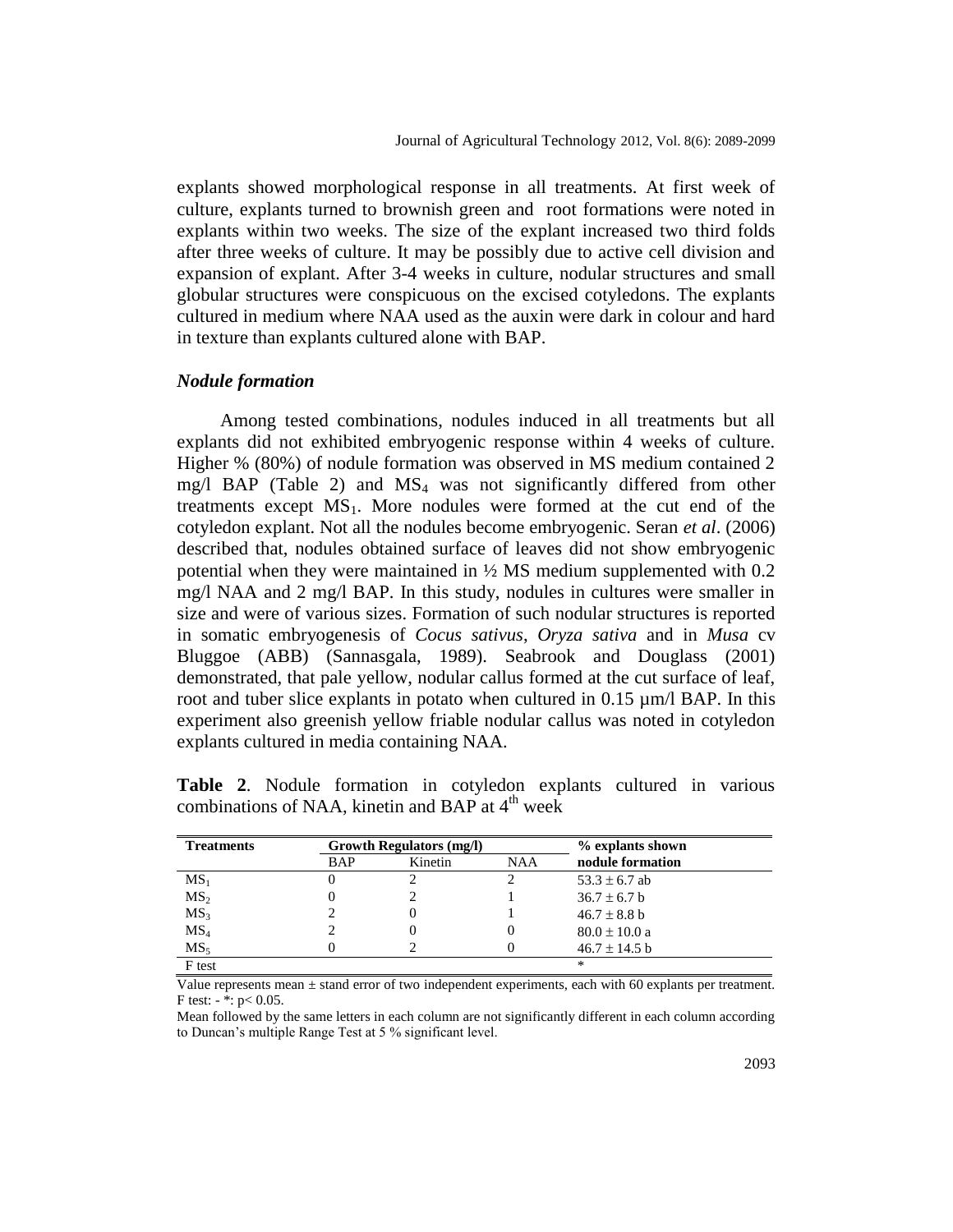

**Plate 1**: Induction of somatic embryos from cotyledon explants.

A-Crack formation on cotyledon explant at  $1<sup>st</sup>$  week of culture (x200), B-Formation of protuberant tissue on explant cultured in MS1 at  $2<sup>nd</sup>$  week of culture (x200), C- Nodular formation on explant cultured in MS + 2 mg/l kinetin + 1 mg/l NAA at  $3<sup>rd</sup>$  week of culture (x200). D-Morphogenetic response of explant cultured in MS + 2mg/l kinetin + 2 mg/l NAA (x 3), E-F. Longest and shortest roots formed from explants cultured in  $MS + 2$  mg/l kinetin + 2 mg/l NAA. (E: x0.6; F: x200), G- Green callus formation in  $MS + 2$  mg/l kinetin + 2 mg/l NAA at  $4<sup>th</sup>$  week (x 200), H-Yellowish green friable callus formation from explant at  $4<sup>th</sup>$  week after culture in  $MS + 2mg/1 BAP + 1mg/1 NAA(x200)$ , I- Formation of embryos from top of the callus and cut end surface of explant cultured in MS + 2 mg/l BAP ( $8<sup>th</sup>$  week after initial culture) (x200).

Note: a) explant; b) crack; c) swelling of tissue; d) reddish nodule; e) yellowish nodule; f) yellowish callus; g) main root; h) lateral root; i) greenish callus; j) globular structure; k) embryo formation.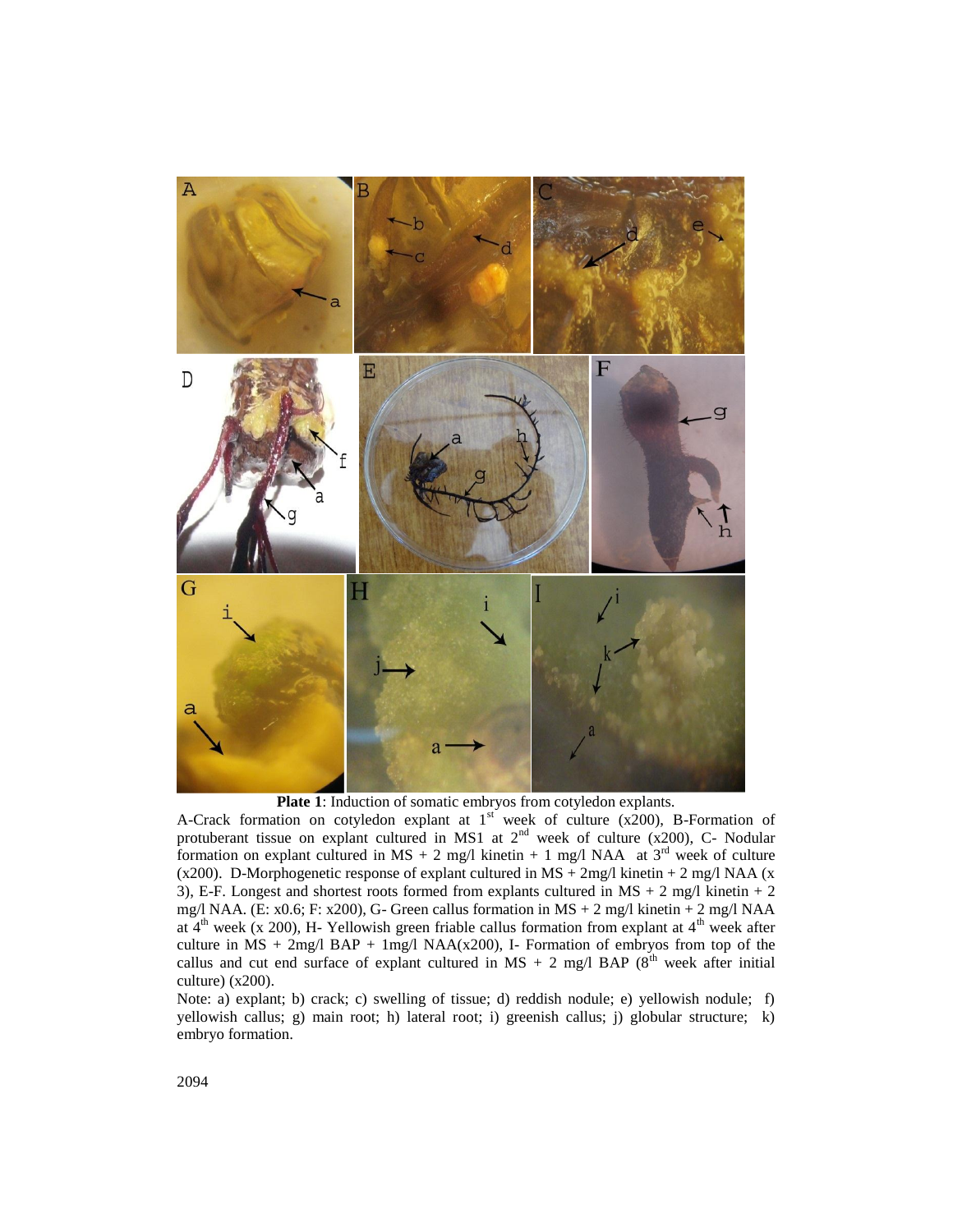## *Callogenesis*

Callus induction was observed at the cut edges and on the abaxial surface of the explants within 4 weeks. They were green in colour and friable. No callus was induced when explants were cultured on MS media supplemented with cytokinins (kinetin / BAP) alone. Higher percentage of callus was induced in MS media supplemented with  $2 \text{ mg}/1 \text{ NAA} + 2 \text{ mg}/1 \text{ BAP}$ . Molina (2004) described that 80-100 percentage of callus induction from petiole explants of *Salvia canariensis* L. at high concentrations of BAP (8.88 µM) and NAA (21.48 µM). And also highest callusing rate of 50 % was observed in the medium containing 1.0 mg/l NAA + 1.0 mg  $\alpha$  BA in intermodal explants of potato cultures (Shirin *et al*, 2007). In *Acacia sinuata (Lour.) Merr* culture calluses were induced from cotyledon explants on Murashige and Skoog (MS) medium containing, 8.1 µM NAA and 2.2 µM BA (Vengadesan et al, 2003). The combinations 5.4 µmol  $/1$  NAA and 4.44 µmol  $/1$  BAP or 2.7 µmol  $/1$ NAA and 13.32  $\mu$ mol / l BAP induced callogenesis in 90% of the explants of cotyledonary leaves of *E. Camaldulensis.*(Dibax *et al*., 2005).

### *Root organogenesis*

A high rate (46.7%) of root formation was observed in  $MS_1$  at 4<sup>th</sup> week of culture. Hamidou *et al*. (2004) described the cotyledon tissues of cotton have the propensity for excessive root formation, resulting in less callus formation in MS medium with 1 mg/l kinetin and 2 mg/l NAA. In the present study,  $MS_1$ significantly differed from other treatments on root organogenesis % at 4<sup>th</sup> week (Table 3). It is lower in  $MS<sub>4</sub>$  which contained BAP only when compared to other treatments. Reason for the root formation among tested treatments in the present study may be presence of endogenous and exogenous auxin in explants. Pareek and shash (1998) indicated that induction of roots in culture is the common feature of *in vitro* system of woody plant. More number of roots per explant (6%) obtained in  $MS_1$  and root length ranged from 5 mm to 120 mm (Plate 1). Dutta Gupta *et al*. (1997) described that high concentration of NAA  $(1-4 \text{ mg/l})$  with low concentration of BA  $(0.1-0.5 \text{ mg/l})$  yields roots with little callus formation. More lateral roots were induced from induced main roots and increases in root length were also noted until subculturing.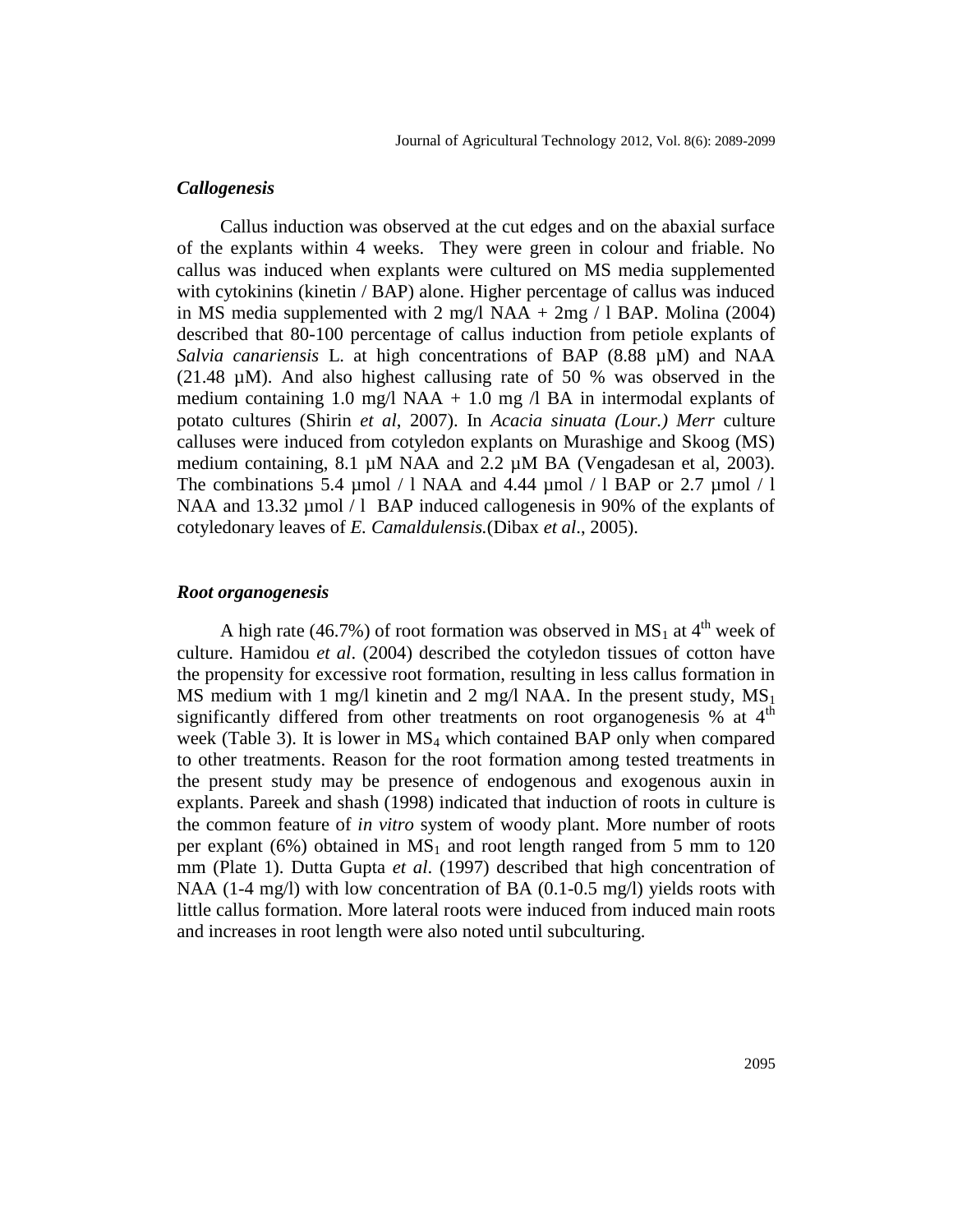| <b>Treatments</b> |                   | Root organogenesis %    | <b>Number</b><br>of<br>roots<br>per |
|-------------------|-------------------|-------------------------|-------------------------------------|
|                   | At $2^{nd}$ week  | At $4^{\text{th}}$ week | explant At 4 <sup>th</sup> week     |
| $MS_1$            | $40.0 \pm 9.0 a$  | $46.7 \pm 8.8$ a        | $6.0 \pm 0.6$ a                     |
| MS <sub>2</sub>   | $20.0 \pm 0.0 b$  | $23.3 \pm 3.3 b$        | $5.0 \pm 0.6$ a                     |
| MS <sub>3</sub>   | $16.7 \pm 3.3$ b  | $23.3 \pm 3.3 b$        | $2.7 \pm 0.3$ b                     |
| MS <sub>4</sub>   | $13.3 \pm 3.3 b$  | $20.0 \pm 0.0 b$        | $2.7 \pm 0.3$ b                     |
| MS <sub>5</sub>   | $26.7 \pm 3.3$ ab | $30.0 \pm 0.0 b$        | $5.3 \pm 0.7$ a                     |
| F test            | *                 | ∗                       | $***$                               |

**Table 3.** Effect of different media on root organogenesis in cultured cotyledon explants

Value represents mean  $\pm$  stand error of two independent experiments, each with 60 explants per treatment. F test:  $*$  p $< 0.05$ .

Mean followed by the same letters in each column are not significantly different in each column according to Duncan's multiple Range Test at 5 % significant level.

#### *Embryogenic response*

Higher % of somatic embryoid formation was observed in medium containing 2 mg/ l BAP alone (Table 4) after removing the root organ from cultured explants at 4th week. Subsequently the cotyledon explants were subcultured into MS basal media without hormones. Somatic embryos were noted 2-3 weeks after transfer of explants. BAP was marginally more effective than kinetin (Park and Facchini, 1999) and higher rate of embrygenic response in MS medium containing BAP at 5 mg/l observed in tea cotyledons (Jha *et al*., 1992) and also cotyledonary type of somatic embryos were formed on cotyledon segments in the presence of 0.2 mg/l NAA with 2mg/l BAP (Seran *et al*., 2007). Direct somatic embryogenesis was also obtained from hypocotyl explants of *Eucalyptus camaldulensis* without an intervening callus phase on MS basal medium containing 0.5 mg/l BA ( [Prakash](http://www.springerlink.com/content/?Author=M.+G.+Prakash) and [Gurumurthi,](http://www.springerlink.com/content/?Author=K.+Gurumurthi) 2009). Somatic embryos are produced in clumps and were translucent formed directly from cotyledons and indirectly from friable yellowish green callus (Plate 1).

Most of the somatic embryos induced at the cut end. This is supported by Akula and Dodd (1998) on tea nodal explants cultures on MS with 0.5-1.0 mg/l BAP. Embryogenic areas were clearly visible from the rest of the callus by their globular appearance through light microscope. Ravishankar Rai and McComb (2002) demonstrated that the globular structures observed in embryo explants of sandalwood cultured on MS medium with BAP at 1.6-6.4 µm/l. BAP was found to be essential for obtaining morphogenetic differentiation of the callus. Absence of BAP in the medium resulted poor induction (Gallo-Meagher *et al*., 2005). Mandal *et al*. (1995) described that, concentration of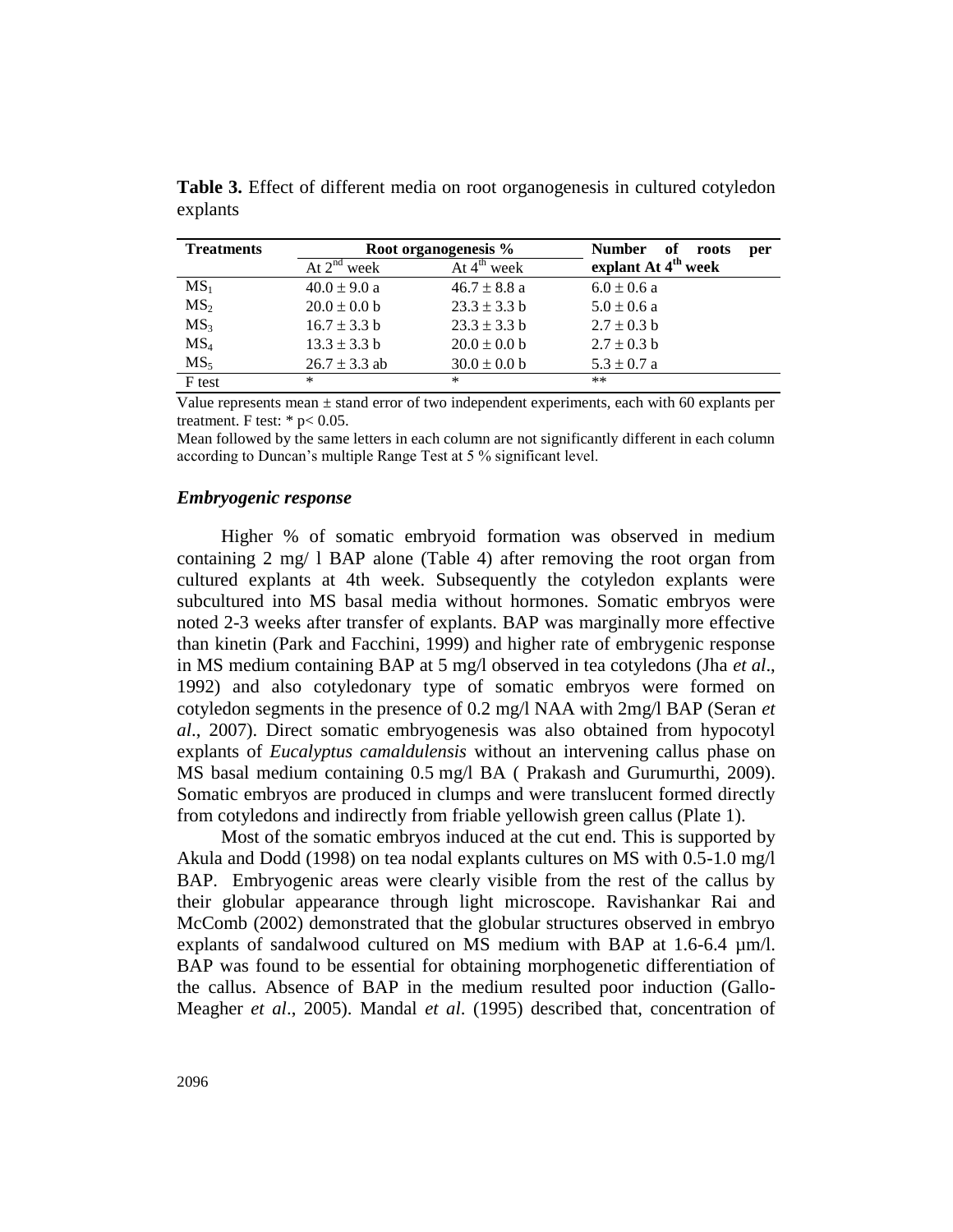BAP higher than 0.5 mg/l favoured the callusing of cotyledonary leaves, obtained in safflower.

**Table 4.** The embryogenic response of cotyledon explants cultured in different media

| <b>Treatments</b> | <b>Callogenesis</b>     | Somatic embryogenesis (%) at 8 <sup>th</sup> week of culture |               |  |
|-------------------|-------------------------|--------------------------------------------------------------|---------------|--|
|                   | at 4 <sup>th</sup> week | Indirect method                                              | Direct method |  |
| $MS_1$            | 20.0                    | 8.3                                                          | 0.0           |  |
| MS <sub>2</sub>   | 28.3                    | 6.7                                                          | 3.3           |  |
| MS <sub>3</sub>   | 33.3                    | 5.0                                                          | 6.7           |  |
| MS <sub>4</sub>   |                         |                                                              | 16.7          |  |
| MS <sub>5</sub>   |                         |                                                              | 10.0          |  |
| F Test            |                         |                                                              | ns            |  |

\*8weeks after initial culture

Value represents mean  $\pm$  stand error of two independent experiments, each with 60 explants per treatment. F test:  $* p < 0.05$ ; F test: ns – not-significant

Mean followed by different letters are significantly different in each column according to Duncan's Multiple Range Test at 5 % significant level.

# **Conclusion**

The present study describes a protocol for the induction of somatic embryos from mature cotyledon explants of cashew. Higher nodule formation and high rate of somatic embryogenic response exhibited in MS medium supplemented with 2 mg/l BAP. Direct and indirect somatic embryos were formed at the end of explant and from friable yellowish green callus respectively, when cotyledon explants cultured in MS medium without or with NAA. The embryogenic systems can be used as a method of multiplication of the selected superior variety of cashew plant. This protocol would help in rapid propagation of cashew (*Anacardium occidentale* L.) and other tropical woody plants. Further, investigations are necessary on large scale production of somatic embryos and their subsequent germination of somatic embryos *in vitro.*

#### **References**

- Aitken- Christie, J., Kozai, T. and Takayama, S. (1995). Automation in plant Tissue culture: General Introduction and Overview. In: Automation and environmental control in Plant Tissue culture. (Eds. J. Aitken-Christie, T. Kozai, and M.A.L.P. Smith.). Dordrecht, The Netherlands: kluwer Academic Publishers: pp. 1-18.
- Akula, A. and Akula, C. (2005). Protocols for somatic embryogenesis and plantlet formation from three explants in tea (*Camellia sinensis* L. O. kuntze). In: S.M.Jain and P.K.Gupta (Eds) Protocol for somatic embryogenesis in woody plants. Springer, Netherlands. pp. 181-190.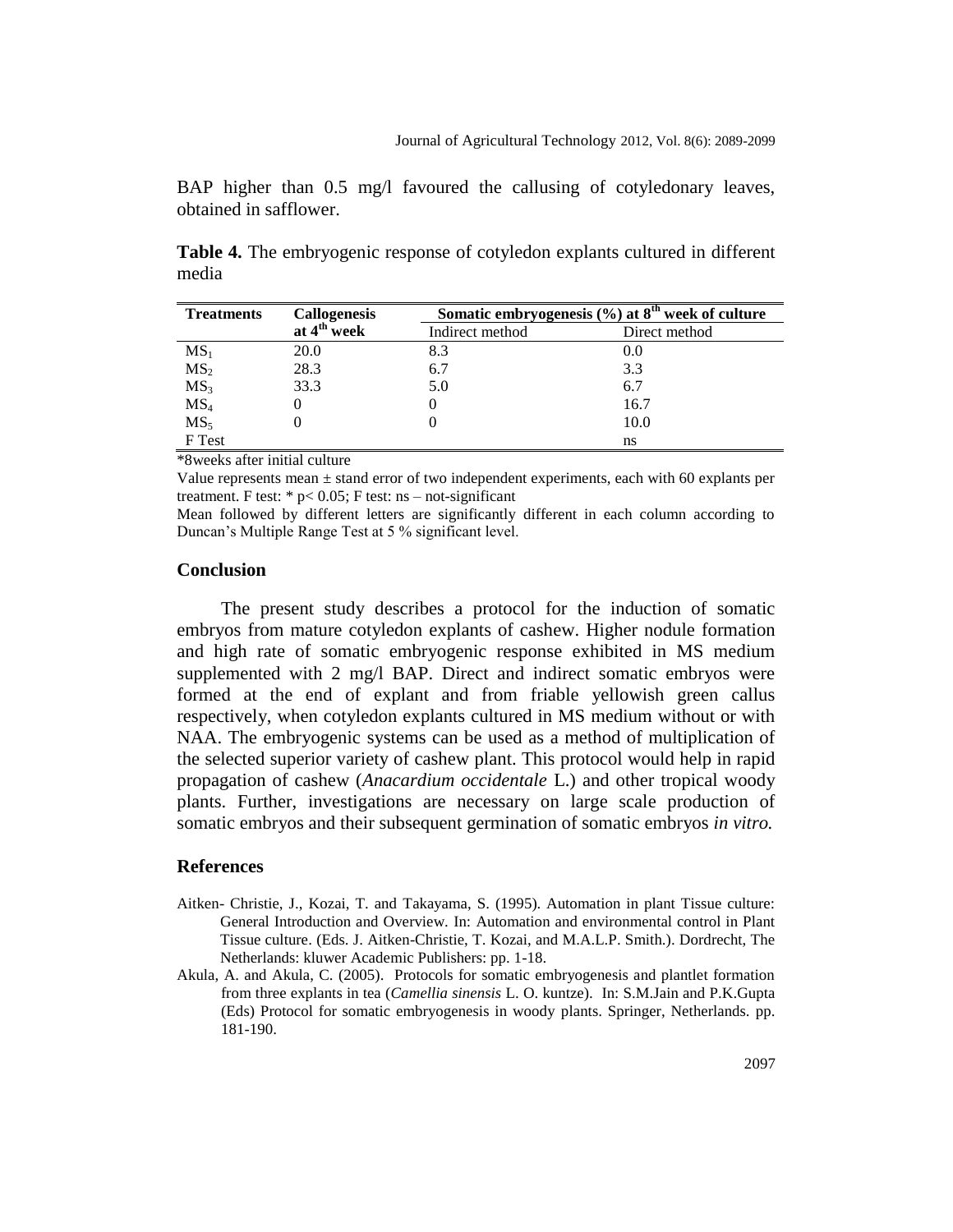- Akula, A. and Dodd, W.A. (1998). Direct somatic embryogenesis in a selected tea clones, TRI-2025 *Camellia sinensis* (L) O Kuntze from nodal explants. Plant Cell Report 17:306-309
- Aliyu, O.M. and Awopetu, J.A. (2005). *In vitro* regeneration of hybrid plantlets of Cashew (*Anacardium occidentale* L.) through embryo culture. African journal of Biotechnology 4:548-553.
- Anon, (2007). Trade and market divisions of FAO, Available from: http//faostat.fao.org/site/567[Accessed  $28<sup>th</sup>$  of May 2008].
- Das, S., Jha, T.B. and Jha, S. (1996). *In vitro* propagation of cashew nut. Plant Cell Reports 15: 615-619.
- Dibax , R., de Loyola Eisfeld, C., Cuquel, F. L., Koehler, H. and Quoirin, M. (2005). Plant regeneration from cotyledonary explants of *Eucalyptus camaldulensis*. Scientia Agricola 62(4):406-412.
- D'Silva, I. and D'Souza, L. (1992). *In vitro* propagation of *Anacardium Occidentale* L. Plant Cell. Tissue and Organ Culture 29:1-6.
- Dutta Gupta, S., Ahmed, R, and De, D.N. (1997). Direct somatic embryogenesis and plantlet regeneration from seedling leaves of winged bean, *Psophocarpus tetragonolobus* (L.) DC. Plant cell report 16:628-631.
- Falcone, A. M. and Leva, A.R. (1990). Propagation and organogenesis *in vitro* of *Anacardium occidentale* L. Acta Horticulture 280:143-145.
- Gallo-Meagher, M., Jain, M., Chengalrayan, K. and Mislevy, P. (2005). Embryogeneic callus induction and regeneration in pentaploid hybrid Bermudagrass cv.TIFTON 85. Crop Science Journal 45(3):1070-1074.
- Gogte, S. and Nadgauda, R. (2000). Induction of Somatic embryogenesis in Cashewnut (*Anacardium occidentale* L.). *In vitro c*ellular and Developmental Biology. Plant. 36:41-46.
- Hamidou, F., Sakhanokho, H., Ozias-Akins, P., May, O.L. and Peng, W. (2004). Induction of somatic embryogenesis and plant regeneration in selected Georgia and Ree Dee Cotton lines. Crop Science Journal 44(4):2200-2201.
- Hedge, M., Kulasekaran, M., Shanmugavelu, K.G. and Jayasankar, S. (1991). *In vitro* culture of cashew seedlings and multiple plantlets from mature cotyledons. Indian Cashew Journal 20:19-24.
- Hedge, M., Kulasekaran, M., Jayasankar, S. and Shanmugavelu, K.G. (1994). *In vitro*  Embryogenesis in Cashew (*Anacardium occidentale* L. ). Indian Cashew Journal 21:17-25.
- Jha, T.B., Jha, S. and Sen, S.K. (1992). Somatic embrygenesis from immature cotyledons of an elite Darjeeling tea clones. Plant Science Journal 84:209-213.
- Jha, S. and Das, S. (2004). Tissue culture of cashewnut. *In:* Plant Biotechnology and Molecular Markers*.* (Eds. P.S.Srivastava, Alka Narula and Sheela Srivastava). Anamaya publishers, Newdelhi, India. pp: 251-251.
- Kannan, V.R. and Jasral, Y.T. (1996). Micropropagation of *Gmelina arborea*. Plant cell. Tissue and organ culture 45:43-52.
- Kembo, J. and Hornung, R. (1999). Initiation of callus in cashew nut, Anacardium occidentale L. from plumular –and cotyledonary tissue excised from mature nuts. In; Proceedings of the Deutscher Tropentag, Session: Sustainable Technology Development in Crop Production. Berlin. pp 10.
- Lievens, C., Pylyser, M. and Boxus, Ph. (1989). First results about micropropagation of *Anacardium occidentale* L. by tissue culture. Fruits 44:553-557.
- Mandal, A.K.A., Chatterji, A.K. and Dutta Gupta, S. (1995). Direct Somatic embryogenesis and plant regeneration from cotyledonary leaves of safflower. Plant Cell. Tissue Organ culture 43:287-289.